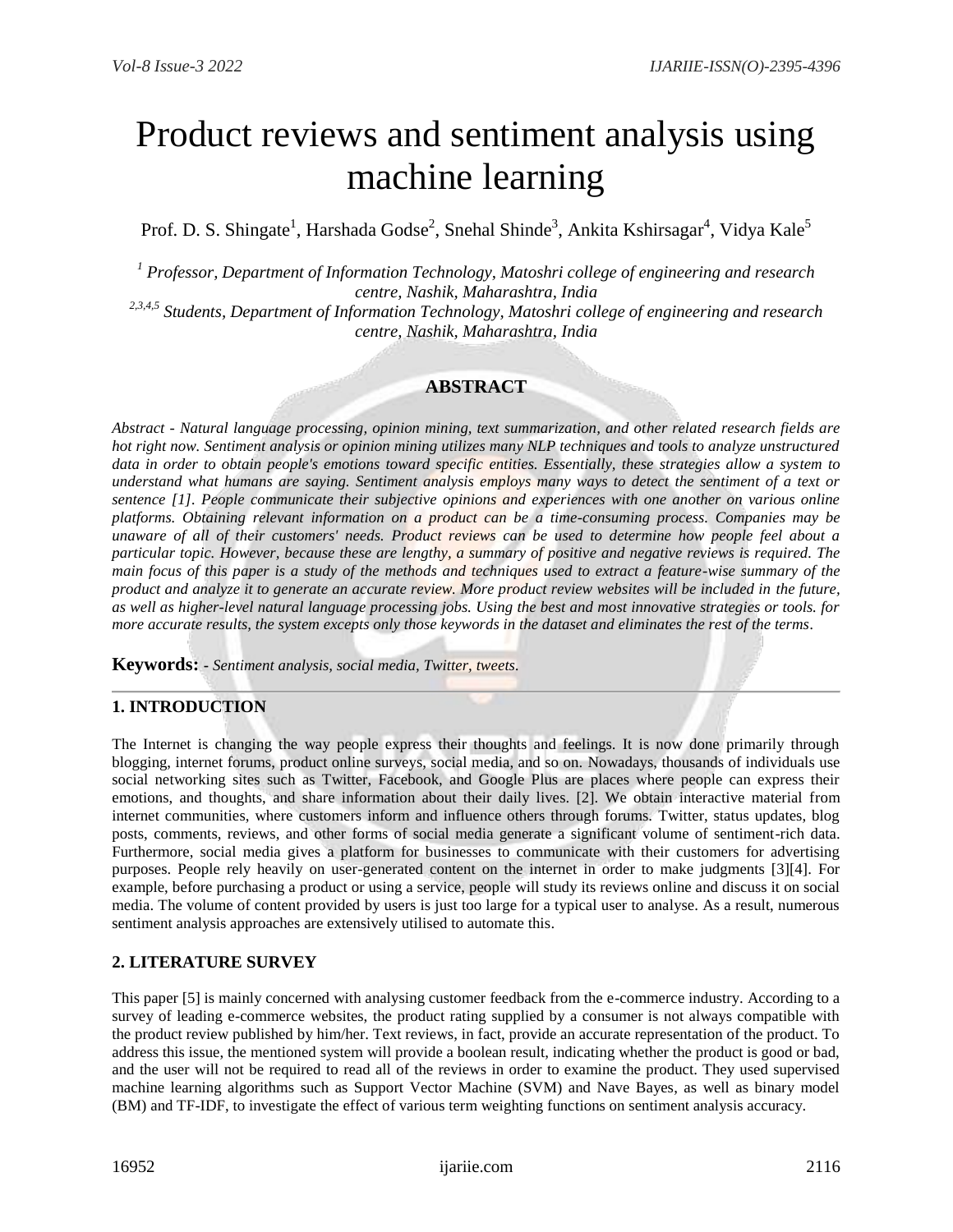Deep learning has recently recognized as an efficient method for handling sentiment detection issues. Without human intervention, a neural network learns a meaningful representation on its own. However, the availability of large-scale training data is critical to the success of deep learning. The author introduces a new deep learning architecture for product review sentiment categorization in this research [6], which employs widely available ratings as weak supervision signals. The framework is divided into two steps: (1) developing a high-level representation (an embedding space) that captures the overall sentiment distribution of sentences using rating information; and (2) adding a classification layer on top of the embedding layer and using labelled sentences for supervised fine-tuning. We study two types of low-level network structure for simulating review phrases: convolutional feature extractors and long short-term memory. To test the proposed approach, we created a dataset from Amazon that included 1.1 million weakly labelled review sentences and 11,754 tagged review sentences. The experimental results demonstrate the efficacy and superiority of the proposed framework over baselines using deep learning-based tools and techniques.

## **3. SYSTEM ARCHITECTURE**



**Figure 1 -** System Architecture

We mined tweets in this system using Twitter's Search API and then processed them for further analysis, which included Natural Language Processing (NLP) methods like tokenization, stop word removing, stemming/lemmatization etc. Following that, we used the Text Blob library to predict the sentiment of each tweet which is pre-trained using the naïve bays algorithm with millions of worlds [9]. After predicting the sentiment of each tweet, we grouped the reviews into the three categories i.e. positive, negative, and neutral. Then, using the bar graph and the word cloud we are visualizing the result. In our project, we used Python programming to extract tweets from Twitter. Python is a popular programming language for statistical computing and machine learning algorithms. Twitter API was used to create an application and obtain authorization in order to extract tweets from Twitter. To complete this task, we use NumPy, Pandas, Matplotlib, Text blob, and request libraries. The complete framework designed for sentiment analysis is as follows:

- 1. API Setup and Fetching data using API In this step, we are accessing Twitter API using Python's TWEEPY Library. To access the Twitter API, you will need 4 things from your Twitter account.
	- consumer key
	- consumer secret key
	- access token key
	- access token secret key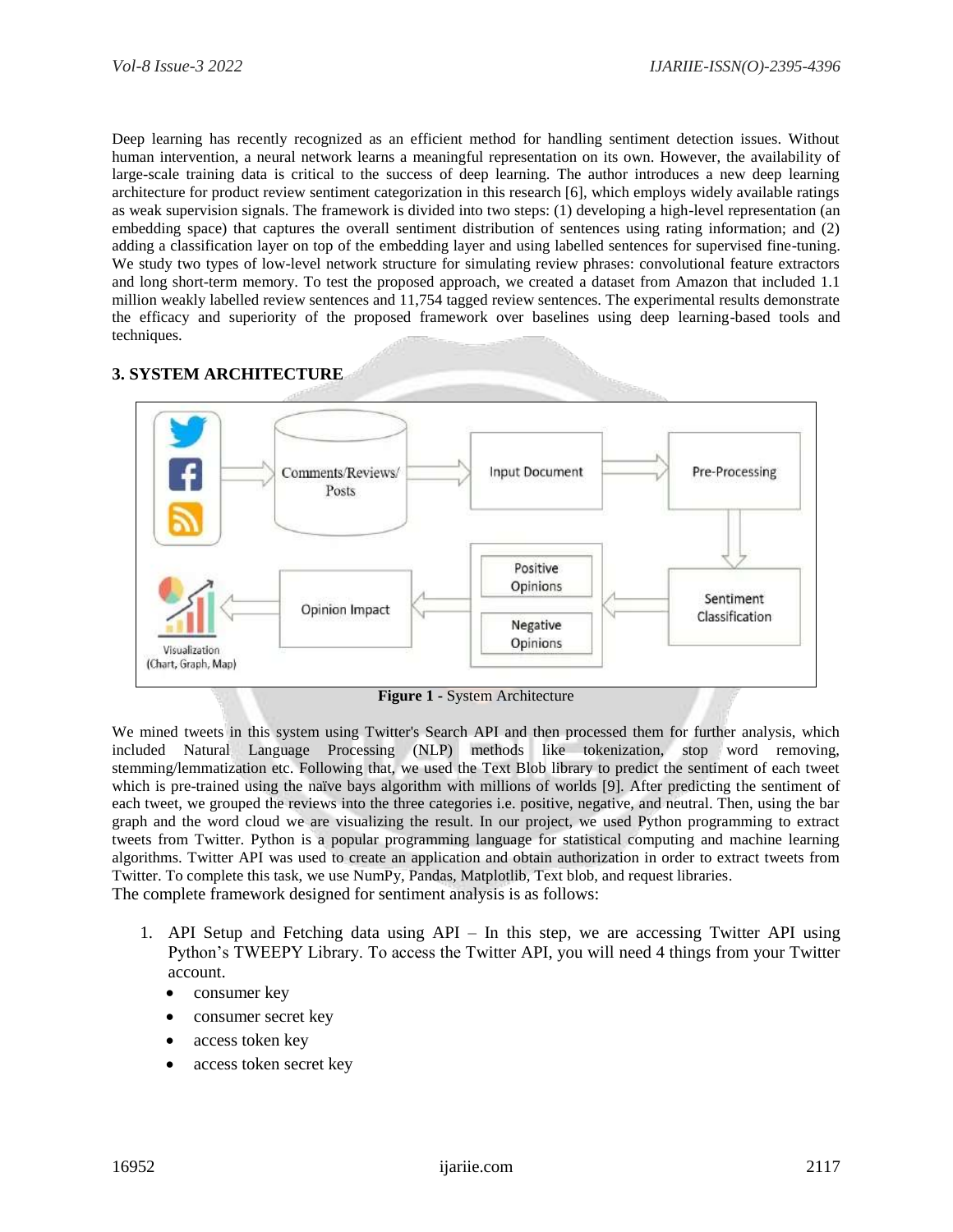- 2. Pre-processing or Data cleaning
	- Tokenization Tokenizing sentences to break the text down into sentences, words, or other units by detecting whitespace in words.
	- Removing stop words Removing stop words like "if," "but," "or," and so on.
	- Lemmatization Normalizing words by condensing all forms of a word into a single form.



**Figure 2 - Pre-processing**

- 3. Perform Sentiment Analysis In this step, we are checking the sentiment of a given tweet using the TEXT BLOB library which is widely used in NLP.
- 4. Visualization After successfully detecting sentiment for the given word we are showing the outcome in the form of a bar graph using matplotlib library and word cloud using the seaborn library.

## **4. RESULTS**

|                       |                                                                                                       |                 |            | Select a topic which you'd like to get the sentiment analysis |
|-----------------------|-------------------------------------------------------------------------------------------------------|-----------------|------------|---------------------------------------------------------------|
| cn:                   |                                                                                                       |                 |            |                                                               |
|                       | Enter the tapic you are extensied in (Press Enter weed down)                                          |                 |            |                                                               |
|                       | Tata reobles                                                                                          |                 |            |                                                               |
|                       |                                                                                                       |                 |            |                                                               |
|                       | Data from Social Site have been Extracted IIII                                                        |                 |            |                                                               |
|                       |                                                                                                       |                 |            |                                                               |
|                       |                                                                                                       |                 |            |                                                               |
|                       | Total Data Extracted for Topic 'Tata motors' are : 500                                                |                 |            |                                                               |
|                       |                                                                                                       |                 |            |                                                               |
|                       |                                                                                                       |                 |            |                                                               |
|                       | Total Positive Reviews are : 179   Total Negative Reviews are : 50   Total Neutral Reviews are : #271 |                 |            |                                                               |
|                       | Diete                                                                                                 | <b>User</b>     | Ispanified | Tuesday                                                       |
|                       | 2022-04-30 15:35:53:00:00                                                                             | RedDrag55527845 | Earlow     | RT @finalogyticker: Top E                                     |
|                       | 2022-04-30 15:34:28+00:00                                                                             | SánjoyKrRoy79   | False      | @TATAPOWERSOLAR1ha                                            |
|                       | 2022-04-30 15:33:06+00:00                                                                             | gopi kiran.     | False      | RT @finologyticker: Top E.:                                   |
| ĩ<br>ż<br>×           | 2022-04-30 15:32:29+00:00                                                                             | debinavak       | False      | 所 両finologyticker: Top E                                      |
|                       | 2022-04-30 15:39:24+00:00                                                                             | deepanjalijadon | False      | RT GHTAUtotweets: GTa                                         |
|                       | 2022-04-30 15:27:39+00:00                                                                             | vively gandhar  | False      | 27 @viveli_gandhar: 201e.                                     |
|                       | 2022-04-30 15:27:07+00:00                                                                             | jayeshkhunt20   | False      | RT @sidoatankar: #BREA                                        |
|                       | 2022-04-30 15:24:54+00:08                                                                             | vivek gandhar   | False      | @TataMotors Cars again                                        |
| ÷<br>Ξ<br>x<br>٠<br>÷ | 2022-04-30 15:19:37+00:00                                                                             | Ishan Narayan   | False      | Tata makes the first electr                                   |

**Figure 3 –** Result -1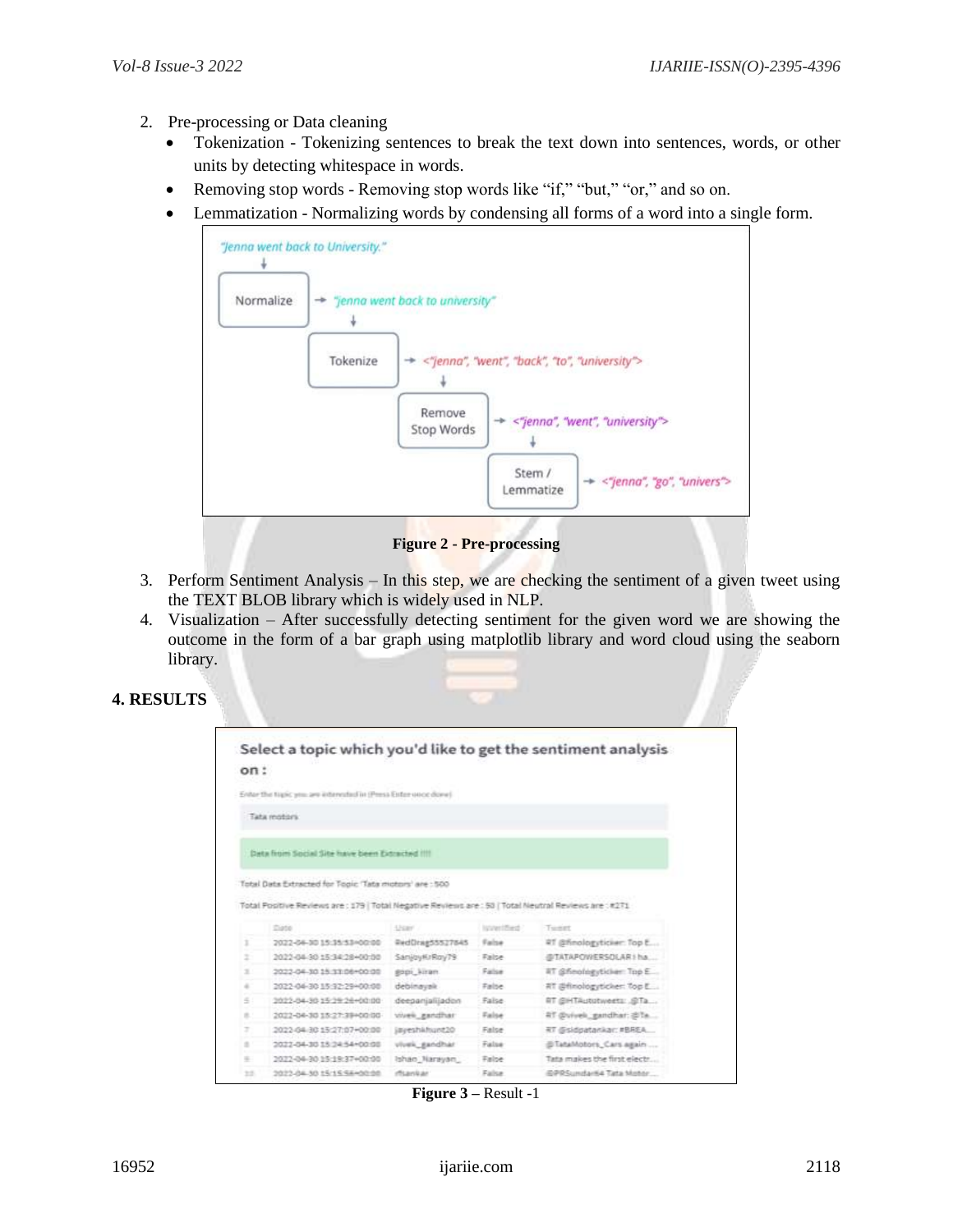

#### **Figure 5 - Analysis**

For this exercise, I chose 20 goods and gave them 150 random reviews to categorize them as Positive, Negative, or Neutral. I calculated a final sentiment rating based on the average of 20 product reviews. That was the benchmark. We can now make a comparison. Based on this experiment, I constructed confusion matrices to determine the accuracy of an algorithm in comparison to human-analyzed texts.